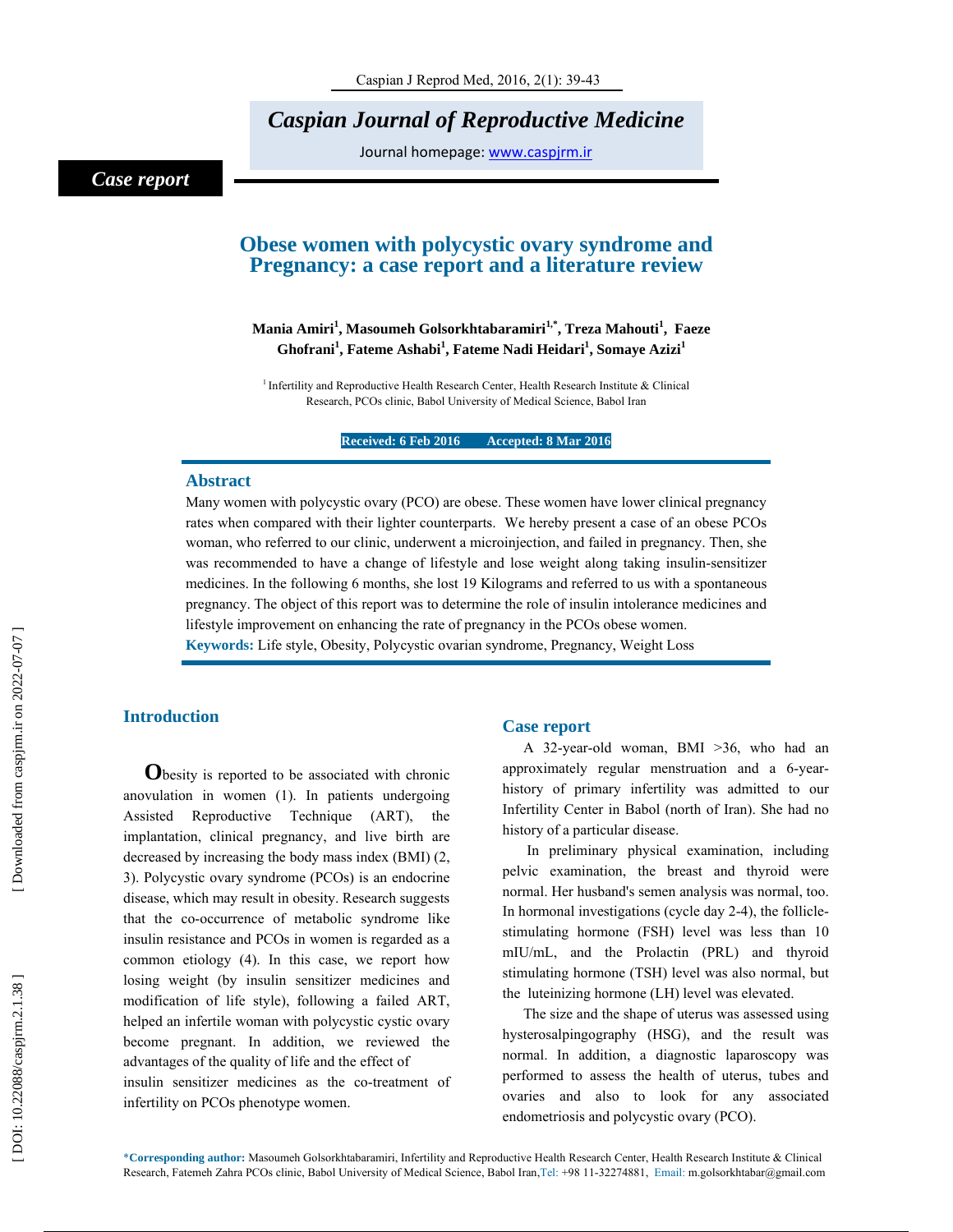First of all, the patient was referred to the PCO clinic for changing her life style and losing weight, but due to her previous attempt to lose weight and the subsequent disappointment, she refused to do it and insisted on Intracytoplasmic Sperm Injection (ICSI). The advantages and the disadvantages of this method were thoroughly explained to the couple. In the initial ultrasound to start the ICSI, some echogen sites were seen in the uterus, and a repairing hysteroscopy was performed prior to ICSI. The pathology reported an endometrial polyp.

Then, the patient entered ICSI by the stimulation of ovulation, but at the time of occyte retrieval, she was involved with Ovarian Hyperstimulation syndrome (OHSS). Therefore, her fresh formed embryos were not transferred, and the patient entered the rest phase.

After a six-month delay, which was due to menstrual disorders, she referred to the center for the transfer of the frozen embryo. Two series of embryos were (2 embryo in each serious) transferred with a 3 month interval. The clinical pregnancies were negative in all series. Unfortunately, the patient entered the depression phase and needed to use anti-depressant medicine (sertraline 100 mg/day) and cognitivebehavior therapy (one day in a week) for 6 months. On her new admission, we strongly recommended the patient to refer to our PCOs clinic following the end of the psychology treatment and she accepted it.

At first, the blood sugar and the lipid profile of the patient were assessed. Fasting insulin (FINS) and fasting blood sugar (FBS) were elevated, while the glucose tolerance test (GTT) appeared in a normal limit. The offered treatment included the administration of metformin 500mg 2 tab/day and flutamid 250 mg 2 tab/day (As required) for 6 months to lessen the elevated FINS level associated with liver function monitoring. In addition, a standardized hypocaloric diet comprising 1200-1400 kcal/day, 50% carbohydrates, 30% proteins and 20% fat was initiated. The dietary energy composition was calculated by subtracting at least 500 kcal from the usual individual energy intake. The final composition of the diets ranged between 1200 and 1400 kcal /d (5). During the six-month period, she was not undergoing infertility treatment. She followed a moderate aerobic exercise and Behavioral education, and was given additional support. During the following 6 months, she lost 19 kilograms. In the seventh weeks, she came to the PCOs



center with the retardation of menstruation. The clinical pregnancy was positive and the pregnancy was confirmed with transvaginal ultrasonography. After a full-term pregnancy, a healthy baby was born.

#### **Discussion**

Approximately, half of the women with PCOs are overweight or obese. They are involved with weight gain for more than ten years. The PCOs women have extended medical implications for the health of women. On the other hand, a greater prevalence of metabolic abnormalities is seen by the presence of obesity alongside PCOs phenotype (6, 7, 8). The women with PCOs are seven times more likely to be at the increased risk of enhancing type II diabetes and a 33% risk of impaired glucose tolerance, and up to 10% involve diabetes at a young age ( 8, 9, 10,11).

Many obese PCOs women are insulin resistant and hyperinsulinemic. Both insulin resistance and hyperinsulinemia cause body fat, probably diminishing spontaneous and induced ovulation in the obese PCOs women. The presence of insulin receptors in the ovarian tissue and the overproduction of androgens by theca cells tend to establish hyperandrogenaemia (12). As obesity in the abdominal phenotype may accelerate hyperandrogenism in the PCOs women, the sex hormone binding globulin (SHBG) serum declines and free androgens are delivered to peripheral tissues. On the other side, insulin seems to stimulate the sensitivity of pituitary gonadotropes to gonadotropin releasing hormone (GnRH), increases the ovarian steroidogenic response to gonadotropins, and increases the LH receptors (13, 14). In the presence of the reducing insulin levels, both hyperandrogenism and the related clinical features may enhance.

The role of obesity was clearly recognized in the case of hyperinsulinemia and insulin intolerance when the normal weight and the obese PCOs study groups were compared with each other. The obese PCOs women had a more severe insulin-resistant state when compared with their non-obese PCOs counterparts. In 95% of obese PCOs women, the glucose intolerance and also the defect in sugar metabolism chain was presented (15). There are studies (16, 17, 18, 19) indicating that obesity contributes an additional component to insulin resistance in obese PCOs.

Insulin sensitizing drugs such as metformin with few side effects were reported to have a long-term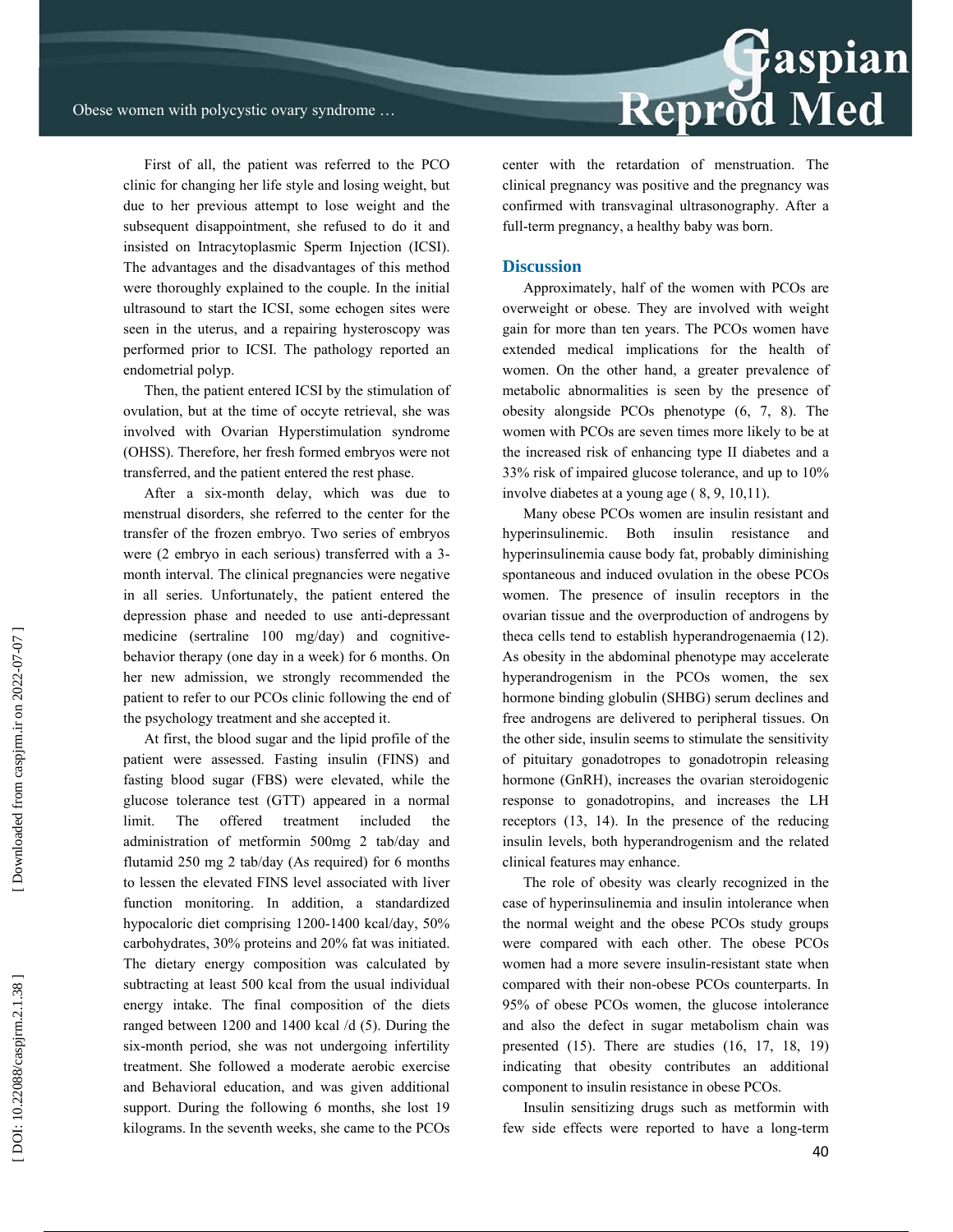safety data, and are inexpensive for PCOs patients. It lessens insulin intolerance, inhibits ovarian androgen production and also improves menstrual cycle in PCOs women (20, 21, 22).

Metformin, for instance, has proved to improve fertility in PCOs women (5, 23, 24). It can be used as a co-existent pre-diabetes, and diabetes mellitus even when lifestyle modification does not work (25). According to Toskani et al, insulin resistance is not associated with the amount or the quality of diet in PCOs women (26). For this reason, we administered metformin at the onset of hypocaloric diet as a weight loss component.

Weight loss through combining lifestyle modification with metformin as compared with metformin alone has many advocates (27). However, some studies indicated that metformin alone as compared with placebo had no effect on body mass index (BMI) values for PCOs women (28, 29).

Naderpoor et al. reported the effect of metformin on improving the lifestyle through weight management in women with PCOs (21). Lifestyle modification has been identified with reducing dietary fat intake to 25– 30% of the total calories (30), cognitive behavioral therapy and exercise, which can all affect the weight loss process. Moran et al. in a review article confirmed the bene fits of diet and exercise on weight loss and demonstrated that lifestyle could definitely help us lose weight (31).

Obesity is associated with unfavorable assisted reproductive technology (ART) outcomes in the PCOs patients, particularly in the case of repeated implantation failure (32, 33). These failures anticipate subsequent psychological distress (34, 35). In the case of our patient, the pregnancy failed even after two attempts of transferring frozen embryos, and she consequently experienced a period of depression. Hence, we had to refer her to our center of fertility stress management for psychological treatment.

Junguim et al. reported that obese women with PCOs have less mature oocytes retrieved, lower fertilization rates, lower clinical pregnancy rates and also lower delivery rates than those with a BMI  $\leq 39$ (36). Thus, given the impact of lifestyle on weight loss in our case, the quality of life in PCOs women should be regarded as a priority before proceeding with ART.

# **Conclusion**

Lifestyle improvement and the use of insulin sensitizer medicines for weight loss as two complementary options are recommended alongside ART.

### **Acknowledgements**

We hereby appreciate the patient for her cordial contribution during the phase of this study.

## **Conflict of interest**

None

## **References**

- 1. Teitelman M, Grotegut CA, Williams NN, Lewis JD. The impact of bariatric surgery on menstrual patterns. Obesity surgery. 2006 Nov;16(11):1457- 1463.
- 2. Moragianni VA, Jones SM, Ryley DA. The effect of body mass index on the outcomes of first assisted reproductive technology cycles. Fertility and sterility. 2012 Jul;98(1):102-108
- 3. Rittenberg V, Seshadri S, Sunkara SK, Sobaleva S, Oteng-Ntim E, El-Toukhy T. Effect of body mass index on IVF treatment outcome: an updated systematic review and meta-analysis. Reproductive biomedicine online. 2011 Oct;23(4):421-439
- 4. Barber TM, McCarthy MI, Franks S, Wass JA. Metabolic syndrome in polycystic ovary syndrome. Endokrynologia Polska. 2007 Jan-Feb;58(1):34-41
- 5. Amiri M, Golsorkhtabaramiri M, Esmaeilzadeh S, Ghofrani F, Bijani A, Ghorbani L, et al. Effect of Metformin and Flutamide on Anthropometric Indices and Laboratory Tests in Obese/Overweight PCOS Women under Hypocaloric Diet. Journal of reproduction  $&$  infertility. 2014 Oct; 15(4): 205-213.
- 6. Hart R, Doherty DA. The potential implications of a PCOS diagnosis on a woman's long-term health using data linkage. The Journal of clinical endocrinology and metabolism. 2015 Mar;100(3):911-9.
- 7. Teede HJ, Joham AE, Paul E, Moran LJ, Loxton D, Jolley D, et al. Longitudinal weight gain in women identified with polycystic ovary syndrome: results of an observational study in young women. Obesity. 2013 Aug;21(8):1526-1532.
- 8. Dahlgren E, Johansson S, Lindstedt G, et al. Women with polycystic ovary syndrome wedge

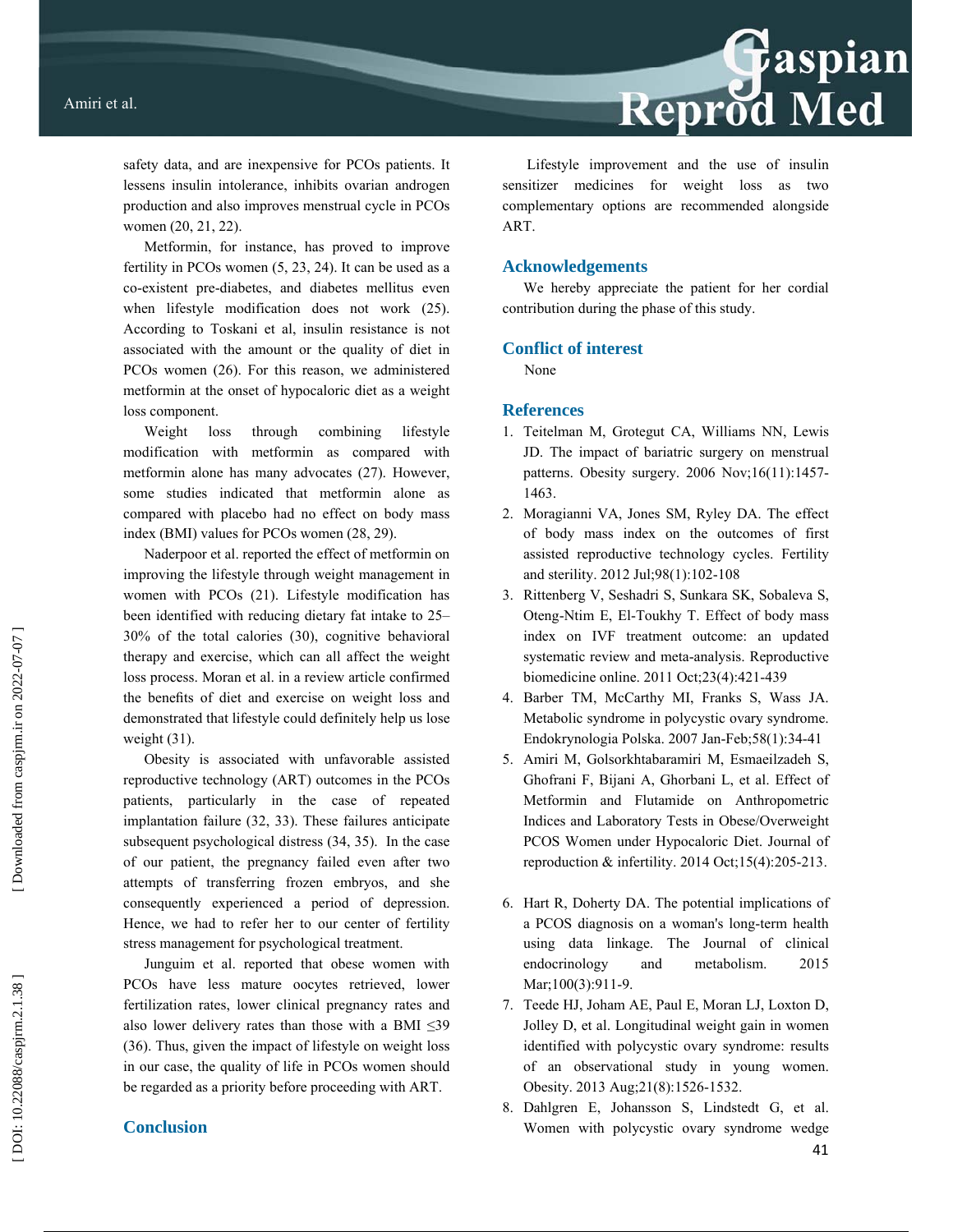resected in 1956 to 1965: a long-term follow-up focusing on natural history and circulating hormones. Fertil Steril. 1992;57:505–513.

- 9. Legro RS, Kunselman AR, Dodson WC, Dunaif A. Prevalence and predictors of risk for type 2 diabetes mellitus and impaired glucose tolerance in polycystic ovary syndrome: a prospective, controlled study in 254 affected women. J Clin Endocrinol Metab. 1999;84: 165–169
- 10. Ehrmann DA, Barnes RB, Rosenfield RL, Cavaghan MK, Imperial J. Prevalence of impaired glucose tolerance and diabetes in women with polycystic ovary syndrome. Diabetes Care. 1999;22:141–146.
- 11. Joham AE, Ranasinha S, Zoungas S, Moran L, Teede HJ. Gestationaldiabetes and type 2 diabetes in reproductive-agedwomenwith polycystic ovary syndrome. J Clin Endocrinol Metab 2014;99: E447–E452.
- 12. Dunaif A. Insulin resistance and the polycystic ovary syndrome: mechanism and implications for pathogenesis. Endocrine reviews. 1997 Dec;18(6):774-800.
- 13. Poretsky L, Cataldo NA, Rosenwaks Z, Giudice LC. The insulin-related ovarian regulatory system in health and disease. Endocrine reviews. 1999 Aug;20(4):535-582.
- 14. Teede HJ, Hutchison SK, Zoungas S. The management of insulin resistance in polycystic ovary syndrome. Trends Endocrinol Metab 2007;18:273–279.
- 15. Baldani DP, Skrgatic L, Ougouag R. Polycystic Ovary Syndrome: Important Underrecognised Cardiometabolic Risk Factor in Reproductive-Age Women. International journal of endocrinology. 2015;2015:786362.
- 16. Moran LJ, Norman RJ, Teede HJ. Metabolic risk in PCOS: phenotype and adiposity impact. Trends in endocrinology and metabolism: TEM. 2015 Mar; 26(3): 136-143.
- 17. Morin-Papunen LC, Vauhkonen I, Koivunen RM, Ruokonen A, Tapanainen JS. Insulin sensitivity, insulin secretion, and metabolic and hormonal parameters in healthy women and women with polycystic ovarian syndrome. Human reproduction. 2000 Jun;15(6):1266-1274.
- 18. Stepto NK, Cassar S, Joham AE, Hutchison SK, Harrison CL, Goldstein RF, Teede HJ. Women

with polycystic ovary syndrome have intrinsic insulin resistance on euglycaemic-hyperinsulaemic clamp. Hum Reprod 2013;28:777–784.

Reprod Med

- 19. Ng M, Fleming T, Robinson M, Thomson B, Graetz N, Margono C, Mullany EC, Biryukov S, Abbafati C, Abera SF et al. Global, regional, and national prevalence of overweight and obesity in children and adults during 1980–2013: a systematic analysis for the Global Burden of Disease Study 2013. Lancet 2014;384:766–781..
- 20. Diamanti-Kandarakis E, Christakou CD, Kandaraki E, Economou FN. Metformin: an old medication of new fashion: evolving new molecular mechanisms and clinical implications in polycystic ovary syndrome. Eur J Endocrinol 2010; 162:193–212.
- 21. Naderpoor N, Shorakae S, de Courten B, Misso ML, Moran LJ, Teede HJ. Metformin and lifestyle modification in polycystic ovary syndrome: systematic review and meta-analysis. Human reproduction update. 2015 Sep-Oct;21(5):560-74. 22. Apovian CM, Aronne LJ, Bessesen DH, McDonnell ME, Murad MH, Pagotto U, Ryan DH, Still CD. Pharmacological management of obesity: an endocrine society clinical practice guideline. J Clin Endocrinol Metab 2015;100:342–362
- 23. Viollet B, Guigas B, Sanz Garcia N, Leclerc J, Foretz M, Andreelli F. Cellular and molecular mechanisms of metformin: an overview. Clin Sci (Lond) 2012; 122:253–270.
- 24. Teede H, Gibson-Helm M,NormanRJ, Boyle J. Polycystic ovary syndrome: perceptions and attitudes of women and primary health care physicians on features of PCOS and renaming the syndrome. J Clin Endocrinol Metab 2014;99:E107– E111.
- 25. Legro RS, Arslanian SA, Ehrmann DA, Hoeger KM, Murad MH, Pasquali R,Welt CK. Diagnosis and treatment of polycystic ovary syndrome: an Endocrine Society clinical practice guideline. J Clin Endocrinol Metab 2013;98:4565–4592.
- 26. Toscani MK, Mario FM, Radavelli-Bagatini S, Spritzer PM. Insulin resistance is not strictly associated with energy intake or dietary macronutrient composition in women with polycystic ovary syndrome. Nutrition research. 2011 Feb;31(2):97-103.
- 27. Nieuwenhuis-Ruifrok AE, Kuchenbecker WKH, Hoek A, Middleton P, Norman RJ. Insulin

DOI: 10.22088/caspjrm.2.1.38